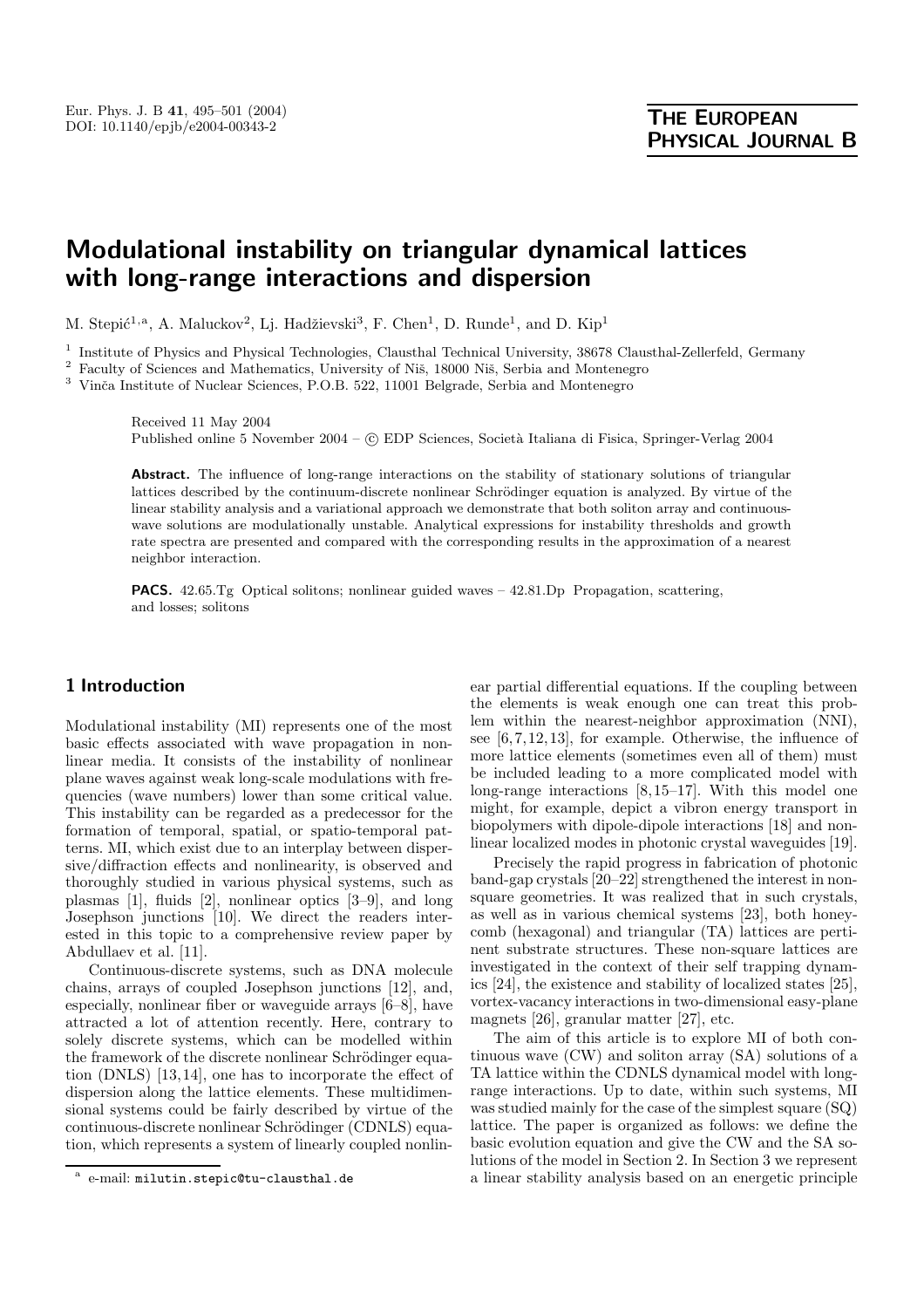and a variational approach, which were originally developed for the continuum NLS model [28,29] and recently successfully extended to various continuous-discrete systems with square geometry. Here the explicit analytical expressions for the instability thresholds and the growth rate spectra are given and compared with the analogous results from SQ lattices. The concluding remarks are placed in Section 4.

## **2 Model**

The dynamics of a TA lattice with nonlinearly and nonlocally interacting elements in the anomalous dispersion regime could be adequately described with the following CDNLS model equation

$$
i\frac{\partial \psi_{\vec{r}}}{\partial t} + \frac{\partial^2 \psi_{\vec{r}}}{\partial z^2} + 2\psi_{\vec{r}} |\psi_{\vec{r}}|^2 + \sum_{\vec{r'} \ (\vec{r'} \neq \vec{r})} J_{|\vec{r'} - \vec{r}|} (\psi_{\vec{r'}} - \psi_{\vec{r}}) = 0,
$$
\n(1)

where  $\vec{r} = (m, n, 0)$  is the discrete lattice vector in a  $m - n$ plane  $(m = 0, \pm 1, \pm 2, ..., M; n = 0, \pm 1, \pm 2, ..., N)$ , which is presented in Figure 1. The spatial continuous coordinate along the lattice elements is z while  $\psi_{\vec{r}} = \psi_{m,n}$  is the wave function of the  $(m, n)$ th lattice element. The nonlocal interaction term  $J_{|r^7 - r|}$  describes a long-range isotropic coupling between lattice elements and depends on the distance between interacting elements. This interaction model is quite general and enables a mathematical modelling of a variety of discrete two-dimensional dispersive physical systems with long-range interactions. The interaction model for a one-dimensional DNLS lattice with a power law dependence on the distance between interacting elements was originally proposed in [15]. In our case, for the CDNLS model equation (1) with an equilateral TA lattice whose inter-element distance is equal to 1, the power law dependence can be written in the form

$$
J_{|\vec{r'}-\vec{r}|} = \frac{1}{|\vec{r'}-\vec{r}|^p}.
$$
 (2)

This interaction model may conveniently depict a wide class of different discrete dispersive physical systems with long-range isotropic interactions like propagation of optical pulses in nonlinear fiber arrays, excitation transfer in quasi two-dimensional molecule crystals  $(p = 3)$ , and DNA molecule chains with a long-range Coulomb interaction  $(p=1)$ .

Our model equation has a Hamiltonian structure and can be written as  $i\partial \psi_{\vec{r}}/\partial t = \delta H/\delta \psi_{\vec{r}}^*$ , where H is the Hamiltonian defined by

$$
H = \sum_{\vec{r}} \int_{-\infty}^{\infty} \left( \sum_{\vec{r'}(\vec{r'} \neq \vec{r})} J_{\vec{r'} - \vec{r}}(\psi_{\vec{r'}} - \psi_{\vec{r}}) \psi_{\vec{r}}^* + |(\psi_{\vec{r}})_z|^2 - |\psi_{\vec{r}}|^4 \right) dz. \tag{3}
$$



**Fig. 1.** A coordinate system used for the triangular lattice.

In the above expression for the first conserved quantity of the system the index z denotes the partial derivative with respect to the variable z. Another conserved quantity of equation (1) is the power  $P = \sum_{\vec{r}} \int_{-\infty}^{\infty} |\psi_{\vec{r}}|^2 dz$ .

For the TA lattice with periodic boundary conditions imposed on the discrete dimensions  $\vec{r}$  one may consider a set of lattice independent stationary solutions of equation (1) in the form  $\psi_{\vec{r}} = f(z) e^{i\lambda^2 t}$ , where  $\lambda$  is a real parameter. We shall restrict our stability study to two particularly simple and most frequently studied stationary solutions. The first one is the uniform CW solution  $f_{CW} = \lambda/\sqrt{2}$ , while the second one is the SA solution, given by  $f_{SA} = \lambda / \cosh(\lambda z)$ . In both cases the parameter  $\lambda$  is related to the amplitude of the wave function.

# **3 Stability analysis**

Because MI of the uniform multidimensional CW solution is a forerunner of soliton formation and such optical soliton lattices have a great potential (for example in the field of the self-adjustable waveguides [30]) the investigation of the stability of these stationary solutions is an important task. In order to check their stability properties we have added small, in-phase, square integrable perturbations to the system

$$
\psi_{\vec{r}}(x,t) = [f(z) + \delta f_{\vec{r}}(z,t)]e^{i\lambda^2 t}, \quad |\delta f_{\vec{r}}| \ll |f|.
$$
 (4)

Substituting equation (4) into equation (1) and linearizing with respect to the small perturbations  $\delta f_{\vec{r}},$ we get

$$
i\frac{\partial \delta f_{\vec{r}}}{\partial t} + \frac{\partial^2 \delta f_{\vec{r}}}{\partial z^2} - \lambda^2 \delta f_{\vec{r}} + 2|f|^2 (2\delta f_{\vec{r}} + \delta f_{\vec{r}}^*)
$$
  
+ 
$$
\sum_{\vec{r'} \, (\vec{r'} \neq \vec{r})} J_{\vec{r'} - \vec{r}} (\delta f_{\vec{r'}} - \delta f_{\vec{r}}) = 0. \quad (5)
$$

In order to find sufficient conditions for the linear instability we are going to assume perturbations with a simple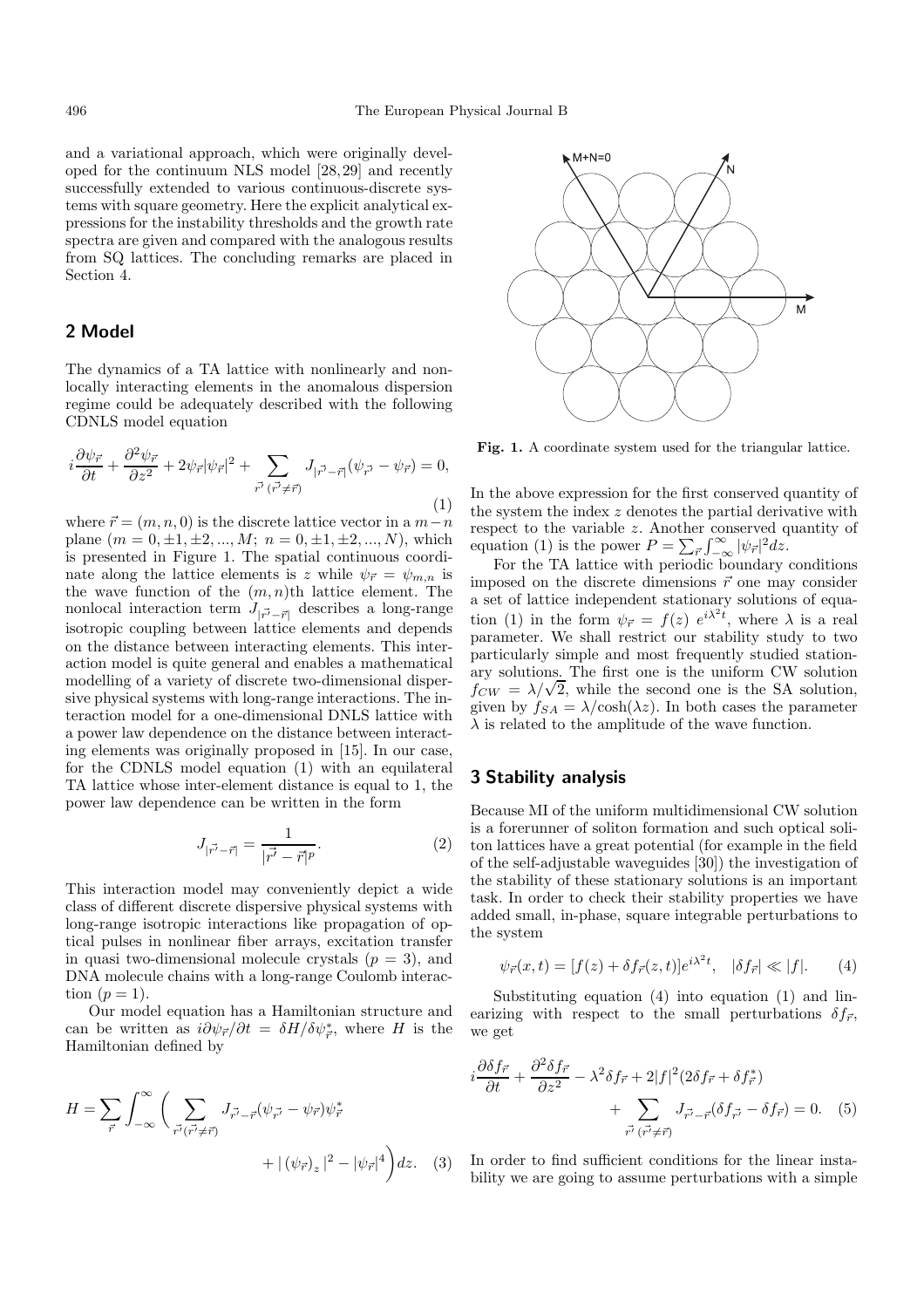harmonic dependence on the discrete dimensions  $\vec{r}$  in a form [6,8]  $\delta f_{\vec{r}}(z,t)=(a + ib)\cos(k_m m)\cos(k_n n),$  where  $k_m = 2\pi/(2M + 1)$  and  $k_n = 2\pi/(2N + 1)$  are discrete wave numbers. It is rather easy to obtain the following eigenvalue problem from the last two equations

$$
\frac{\partial b(z,t)}{\partial t} = -\hat{L}_+ a(z,t),
$$
  
\n
$$
\frac{\partial a(z,t)}{\partial t} = \hat{L}_- b(z,t),
$$
\n(6)

where  $\hat{L}_+$  are the linear second-order differential operators defined by

$$
\hat{L}_{+} = -\frac{\partial^{2}}{\partial z^{2}} + \lambda^{2} - 6f^{2}(z) + \Sigma(M, N),
$$
\n
$$
\hat{L}_{-} = -\frac{\partial^{2}}{\partial z^{2}} + \lambda^{2} - 2f^{2}(z) + \Sigma(M, N). \tag{7}
$$

The complete discrete properties of the system described by the operators  $\hat{L}_{\pm}$  are taken into account through the interaction term  $\Sigma(M,N)$ , which is given by the following expression

$$
\Sigma(M, N) = 4 \left[ \sum_{m=1}^{M} J_{m,0} \sin^2(k_m m/2) + \sum_{n=1}^{N} J_{0,n} \sin^2(k_n n/2) \right]
$$
  

$$
- 2 \sum_{m=1}^{M} J_{m,-m} [\cos(k_m m) \cos(k_n m) - 1] - 2
$$
  

$$
\times \sum_{m=1}^{M} \sum_{n=1}^{N} J_{m,n} [\cos(k_m m) \cos(k_n n) - 1], \quad (8)
$$

where the whole plane is reduced to the first sextant. This interaction term is always positive and depends both on the lattice dimensions and the form of the interaction between the lattice elements. The first three sums account for long-range interactions along directions which coincide with the symmetry axes of the TA lattice shown in Figure 1, while the last term covers the remaining space.

#### **3.1 Stability of the CW solution**

In the case  $f_{CW} = \lambda/\sqrt{2}$  the differential operators  $\hat{L}_{\pm}$ are homogeneous and stability analysis is straightforward. The Fourier transform  $(e^{-i\omega t+ikz})$  of equations (6) provides the following dispersion relation

$$
\omega^2 = (k^2 + \Sigma) (k^2 - 2\lambda^2 + \Sigma). \tag{9}
$$

Instability occurs for  $\omega^2 < 0$ , which leads to the following threshold condition

$$
\lambda^2 > \frac{k^2}{2} + \frac{\Sigma(M, N)}{2}.\tag{10}
$$



**Fig. 2.** Instability threshold  $\lambda_c$  as a function of the size of the two-dimensional lattice  $(M, N)$  in the nearest-neighbor approximation for  $k = \sqrt{2}$ .

As can be seen from equation (10), the lowest threshold is for an excitation of small wave-number (long-wavelength) perturbations corresponding to MI.

In the case of the NNI this instability threshold is given by

$$
\lambda^{2} > \lambda_{c}^{2} = \frac{k^{2}}{2} + 2\sin^{2}(k_{m}/2)
$$

$$
+ 2\sin^{2}(k_{n}/2) - [\cos(k_{m})\cos(k_{n}) - 1]. \quad (11)
$$

The dependence of  $\lambda_c$  on the size of the lattice is shown as a contour plot in Figure 2 for the case when  $k = \sqrt{2}$ . The instability threshold decreases with the enlargement of the lattice and (in the first sextant) it has minima for the direction which coincides with the axis of symmetry of the angle which is determined by  $m$  and  $n$  axes. Comparing this result with the corresponding one  $(Eq. (19))$  from  $[8]$ , where a similar problem but for SQ lattices was investigated, it is easy to realize that the instability threshold for the CW solution of TA lattices is always higher than the analogous threshold for SQ lattices. The reason for this is a purely geometric one: as higher is the number of the neighbors in an elementary cell (which is 6 in the TA lattice and 4 in the square one) the stronger is the resistance to changes in the system. In Figure 3, where we present  $\Delta \lambda = \lambda_{cTA} - \lambda_{cSQ}$  as a function of the number of the elements of lattices with  $M = N$ , one can see that the difference between the thresholds for these lattices is biggest when  $M = 3$  and that this difference is practically constant for larger lattices.

The corresponding result with long-range interactions between the elements of the TA lattice, where we use the interaction model with a power law dependence of the distance between the interacting elements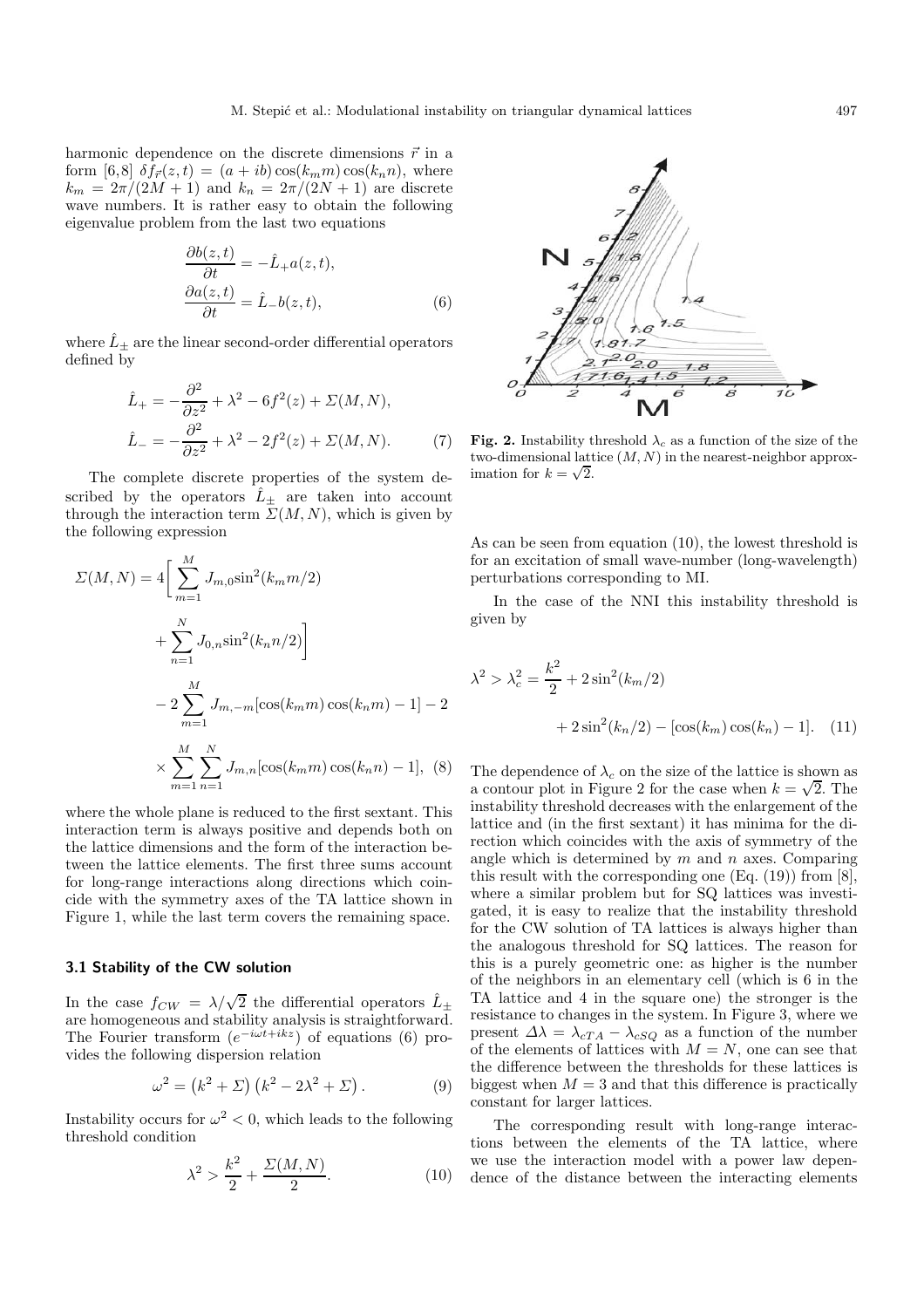

**Fig. 3.** Value of  $\Delta\lambda$  as a function of the size of the lattice with  $M = N$  and for  $k = \sqrt{2}$  along the most unstable direction.



$$
m=1
$$
  

$$
-\sum_{m=1}^{M} \sum_{n=1}^{N} \frac{\left[\cos(k_m m)\cos(k_n n) - 1\right]}{(m^2 + n^2 + mn)^{\frac{p}{2}}}.
$$
 (12)

This result reveals that, due to the increased inertia of the system, the instability threshold for long-range interactions is higher when compared to the corresponding threshold within the NNI. The instability threshold  $\lambda_c$  for long-range interactions along the most unstable direction in the first sextant as a function of the size of the triangular lattice (with  $M = N$ ) for  $k = \sqrt{2}$  and for a few different values of the interaction parameter  $p$  is given in Figure 4. The value  $p = 3$  corresponds to the case of isotropic dipole-dipole interactions discussed in [18] for the two-dimensional DNLS lattice model. The stabilizing influence of the long-range interaction is obvious.

#### **3.2 Stability of the SA solutions**

Stability analysis of the SA solutions becomes more complicated due to an explicit  $z$  dependence of the differential operators  $\hat{L}_{+}$ . However, the fact that the discrete properties of the system are incorporated into the operators  $\hat{L}_{+}$ only through the term  $\Sigma(M,N)$ , enables a direct application of mathematical methods developed for the stability analysis of continuum models. In order to find the instability threshold and to get detailed spectra of the growth rate, we have applied a generalized energetic principle [28] and a variational method [29] to our model. These methods were originally introduced for stability study of continuum NLS equation solutions.



Fig. 4. Instability threshold  $\lambda_c$  along the most unstable direction in the first sextant as a function of the size of the triangular lattice with  $M = N$ ,  $k = \sqrt{2}$ , and for different values of the parameter p.

Here it is convenient to replace  $\lambda z \rightarrow z$  and to express the operators  $\hat{L}_{\pm}$  in the form

$$
\hat{L}_{+} = \lambda^{2}(\hat{S}_{+} + \mu - 5), \n\hat{L}_{-} = \lambda^{2}(\hat{S}_{-} + \mu - 1),
$$
\n(13)

where  $\mu$  is a parameter containing information about the discreteness of the system, defined by

$$
\mu = \frac{\Sigma}{\lambda^2},\tag{14}
$$

and  $\hat{S}_{\pm}$  are Sturm-Liouville-type operators

$$
\hat{S}_{+} = -\frac{\partial^2}{\partial z^2} + 6 \tanh^2(z),
$$
  
\n
$$
\hat{S}_{-} = -\frac{\partial^2}{\partial z^2} + 2 \tanh^2(z).
$$
\n(15)

The spectra of these operators can be found in [31]. The smallest eigenvalues  $\sigma_{\pm}^{(0)}$  and corresponding eigenfunctions  $\psi_{\pm}^{(0)}$  in the discrete part of the spectrum are

$$
\sigma_{-}^{(0)} = 1; \quad \psi_{-}^{(0)} = 1/\cosh(z),
$$
  
\n
$$
\sigma_{+}^{(0)} = 2; \quad \psi_{+}^{(0)} = 1/\cosh^{2}(z). \tag{16}
$$

The procedure of the energetic principle, which is described in detail in [29], demands one to find regions of the parameter  $\mu$  where the operators  $\hat{S}_{\pm}$  are positive definite or indefinite. Since the Sturm-Liouville operators  $\hat{S}_{\pm}$  are positive definite and posses only positive eigenvalues it is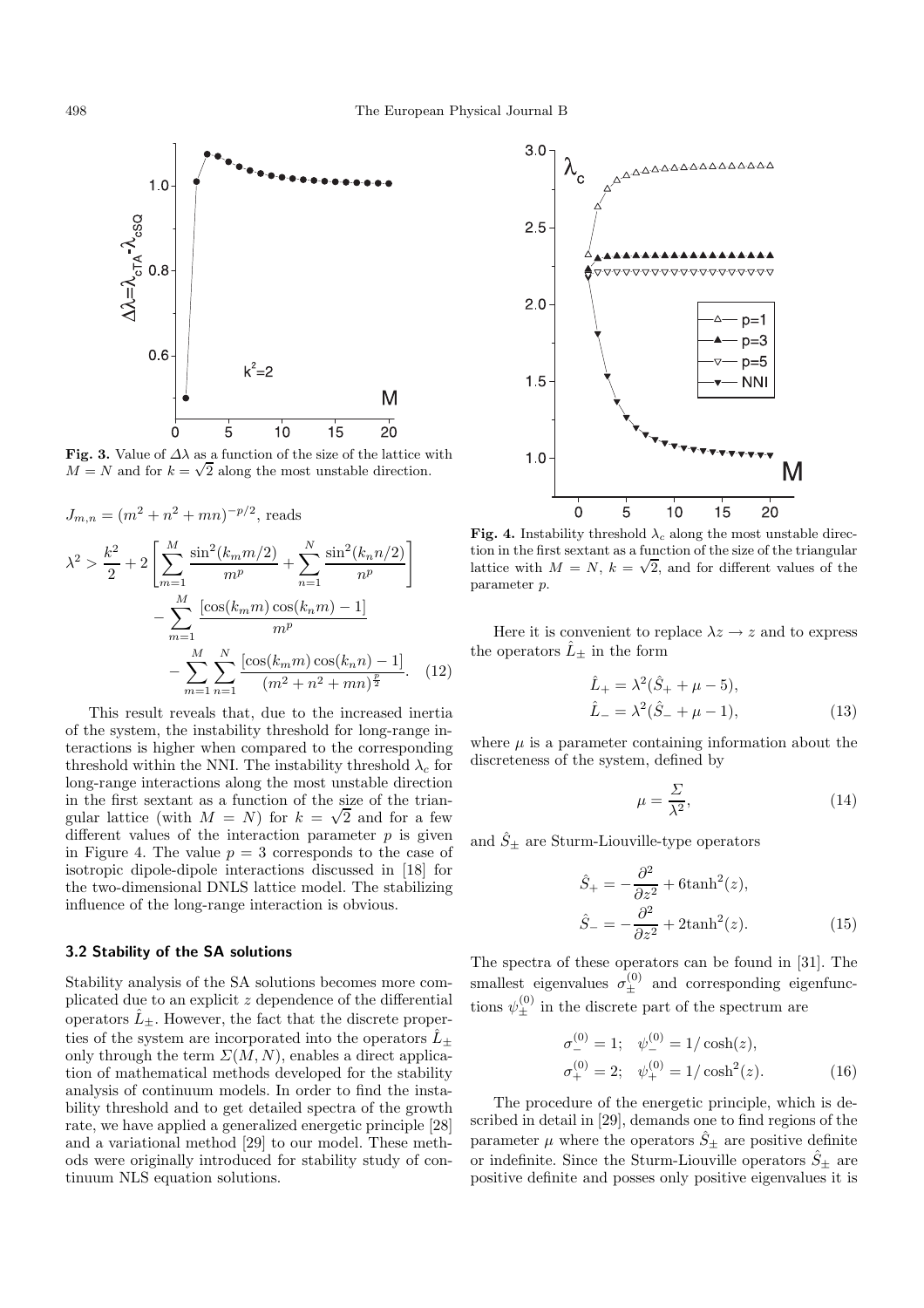straightforward to find that the operator  $\hat{L}_-$  is positive definite for  $\mu > 0$ , while the operator  $\tilde{L}_+$  is indefinite for  $0 < \mu < 3$  and positive definite for  $\mu > 3$ . According to the energetic principle sufficient conditions for instability are satisfied in the region  $0 < \mu < 3$ , where the operator  $\hat{L}_{+}$  is indefinite. On the other hand, the system is stable for  $\mu > 3$ , where the operators  $\hat{L}_+$  are positive definite. These results lead to the next instability condition

$$
\lambda > \lambda_c = \frac{\sqrt{\Sigma(M, N)}}{\sqrt{3}}.
$$
\n(17)

As noticed in [8] this result, for  $k = 0$ , differs from the corresponding result for the CW solution only in a numerical factor  $\sqrt{2/3} \approx 0.8165$ . This fact implies that all corresponding explicit results for the instability thresholds for the SA solutions might be derived from the expressions given by equations (10–12) for the instability thresholds of the CW solutions (one has to put  $k = 0$  and multiply by the factor 0.8165). Moreover, the form of the curve shown in Figure 2 is the same as in the case of the AS solution.

By virtue of the energy principle it is possible to obtain only a limited part of information, namely, about the instability threshold. In order to calculate the growth rate spectral structure of the instability, one may use a variational approach, originally introduced for the continuum NLS equation in [29] and first generalized to the continuum-discrete 1D NLS equation with NNI in [32]. For the normal exponentially growing modes  $a(t, z)$  =  $a(z) \exp(\gamma t)$  and  $b(t, z) = b(z) \exp(\gamma t)$  with the growth rate  $\gamma$ , the eigenvalue equations (6) are transformed, with the substitution  $\lambda z \rightarrow z$ , into

$$
\hat{L}_+a(z) = -Tb(z),
$$
  
\n
$$
\hat{L}_-b(z) = \Gamma a(z),
$$
\n(18)

where  $\Gamma = \gamma/\lambda^2$  is the normalized growth rate. These equations may be derived from the variation of the action  $\delta \dot{S} = \delta \int_{-\infty}^{\infty} \mathcal{L}(a, a_z, b, b_z, z) dz$ , where the Lagrangian  $\mathcal{L}$  is given by

$$
\mathcal{L} = \frac{1}{2} \left( a_z^2 + b_z^2 \right) + \left[ \frac{\mu + 1}{2} - \frac{3}{\cosh^2(z)} \right] a^2 + \left[ -\frac{\mu + 1}{2} + \frac{1}{\cosh^2(z)} \right] b^2 + \Gamma ab. \quad (19)
$$

The main idea of the variational approach is to define a set of test functions  $\tilde{a}(z)$  and  $\tilde{b}(z)$  with some variational parameters and to calculate the action integral S. Obviously, with this approach, the obtained results will critically depend on our choice of the test functions. It was shown and also numerically confirmed in [8,29,32] that a good choice for these functions are the eigenfunctions of the operators  $\hat{L}_+$  for marginally stable states  $(\Gamma = 0)$ 

$$
a(z) = 0, b(z) = \frac{1}{\cosh(z)}, \mu = 0,
$$
  

$$
a(z) = \frac{1}{\cosh^2(z)}, b(z) = 0, \mu = 3.
$$
 (20)



**Fig. 5.** Normalized growth rate <sup>Γ</sup> as a function of the size of the triangular lattice in the nearest-neighbor approximation, and for  $\lambda = 2$ .

Assuming test functions with two variational parameters  $\alpha$  and  $\beta$  in the form

$$
\tilde{a}(z) = \frac{\alpha}{\cosh^2(z)}, \quad \tilde{b}(z) = \frac{\beta}{\cosh(z)},\tag{21}
$$

we have found the action integral  $S = 2\alpha^2(\frac{\mu}{3} - 1)$  –  $\mu\beta^2 + \frac{\pi}{2}\Gamma\alpha\beta$ . The following expression for the growth rate structure √

$$
\Gamma(\mu) = \frac{4\sqrt{2}}{\pi\sqrt{3}}\sqrt{\mu(3-\mu)},
$$
\n(22)

is obtained from the conditions  $\partial S/\partial \alpha = \partial S/\partial \beta = 0$ .

The instability threshold  $\lambda_c$  corresponds to the marginally stable mode  $\Gamma = 0$  in the dispersion relation (22). The expression for the threshold calculated from equation (22) coincides, as expected, with the expression (17) obtained by applying the energetic principle.

Replacing the particular expressions for  $\mu$  into equation (22) for lattices with different types of interactions (nearest-neighbor or long-range) we can readily obtain explicit formulae for the corresponding growth rate structure. So, for the TA lattice with the NNI, we get

$$
\Gamma = \frac{4\sqrt{2}}{\lambda^2 \pi \sqrt{3}} \left( 4 \left[ \sin^2(k_m/2) + \sin^2(k_n/2) \right] -2 \left[ \cos(k_m) \cos(k_n) - 1 \right] \right)^{1/2} \times \left( 3\lambda^2 - \{ 4 \left[ \sin^2(k_m/2) \right] + \sin^2(k_n/2) \right) - 2 \left[ \cos(k_m) \cos(k_n) - 1 \right] \} \right)^{1/2} . \tag{23}
$$

We present the dependence of  $\Gamma$  on the size of the lattice as a contour plot in Figure 5 for  $\lambda = 2$ .

In the case of long-range interactions, where the interaction model with a power law dependence on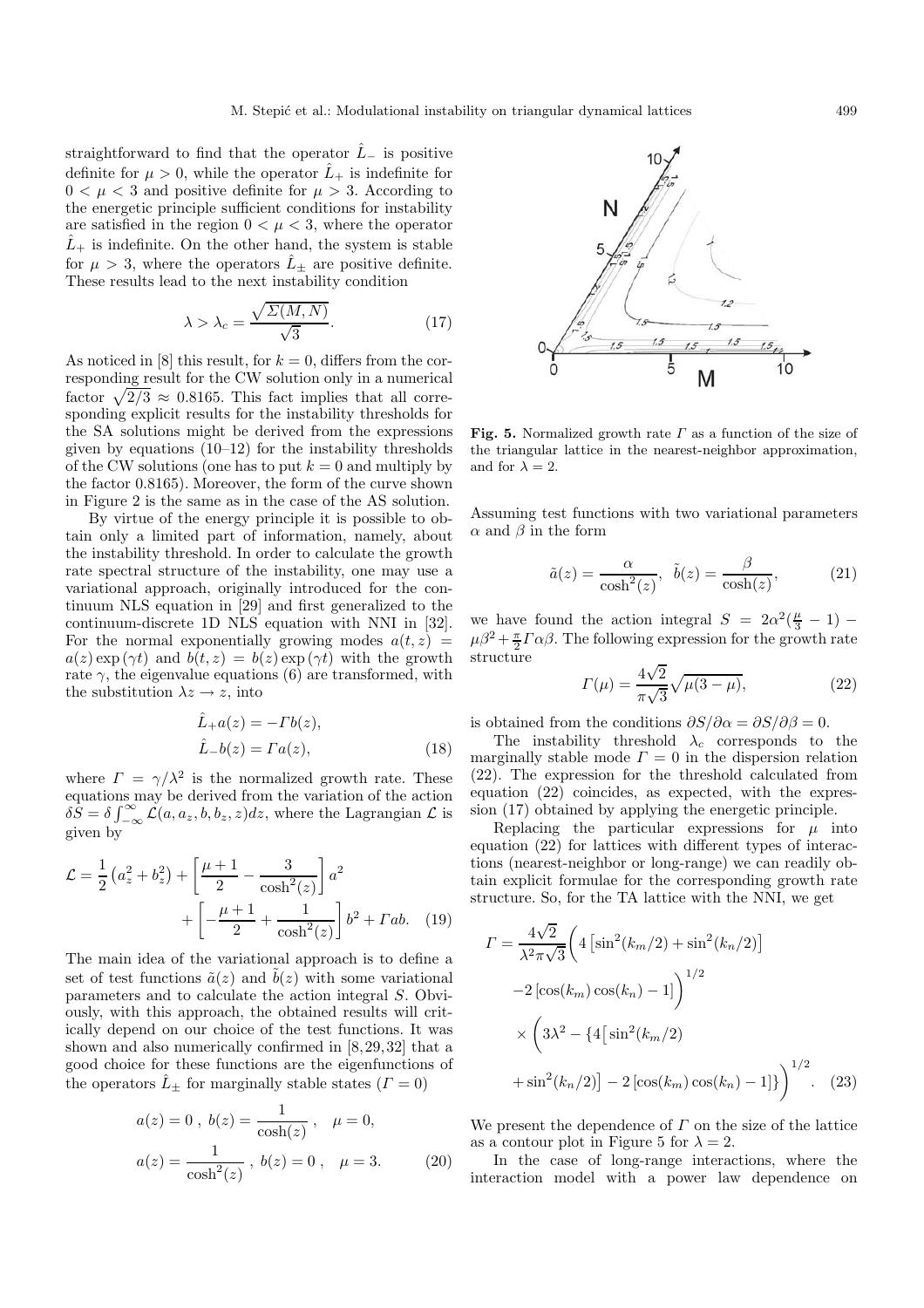the distance between the interacting elements  $J_{m,n}$  =  $(m^2 + n^2 + mn)^{-p/2}$  is applied, one can obtain

$$
I = \frac{4\sqrt{2}}{\lambda^2 \pi \sqrt{3}} \left\{ 4 \left[ \sum_{m=1}^{M} \frac{\sin^2(k_m m/2)}{m^p} + \sum_{n=1}^{N} \frac{\sin^2(k_n n/2)}{n^p} \right] -2 \sum_{m=1}^{M} \frac{[\cos(k_m m) \cos(k_n m) - 1]}{m^p} -2 \sum_{m=1}^{M} \sum_{n=1}^{N} \frac{[\cos(k_m m) \cos(k_n m) - 1]}{(m^2 + n^2 + mn)^{\frac{p}{2}}} \right\}^{1/2} \times \left\{ 3\lambda^2 - 4 \left[ \sum_{m=1}^{M} \frac{\sin^2(k_m / m2)}{m^p} + \sum_{n=1}^{N} \frac{\sin^2(k_n n/2)}{n^p} \right] +2 \sum_{m=1}^{M} \frac{[\cos(k_m m) \cos(k_n m) - 1]}{m^p} +2 \sum_{m=1}^{M} \sum_{n=1}^{N} \frac{[\cos(k_m m) \cos(k_n n) - 1]}{(m^2 + n^2 + mn)^{\frac{p}{2}}} \right\}^{1/2}.
$$
 (24)

We monitor, for the sake of simplicity, the behavior of this growth rate only along the most unstable direction of the lattice with  $M = N$ , i.e., along the diagonal of the first sextant. In Figure 6, where  $\lambda = 2$ , one might see how the normalized growth rate  $\Gamma$  depends on the size of the lattice for various values of the interaction parameter p. The result in the NNI approximation practically corresponds to the result of the power law interaction for  $p = 5$ . Moreover, it is clear that the influence of long-range interactions is more pronounced for larger lattices. Figure 7 depicts the dependence of  $\Gamma$  on the soliton parameter  $\lambda$  for a lattice with  $M = N = 4$  and for different values of the parameter p. It is easy to notice how an increase of the radius of the interaction influences the growth of the threshold amplitude for the onset of the instability. For higher values of the parameter  $\lambda$  where, independently of the values of the parameter p, the condition for the onset of the instability is fulfilled, one might notice that the chosen exponential perturbation spreads the fastest for  $p = 1$ .

## **4 Conclusion**

To conclude, an attempt to examine the problem of modulational instability of stationary solutions on a triangular lattice is presented. In media with cubic nonlinearity and dispersion the continuous-discrete nonlinear Schrödinger (CDNLS) equation can be considered as an adequate prototype equation. We paid attention to continuous-discrete nonlinear systems with long-range interactions between the elements, such as photonic crystals, nonlinear fiber arrays, and DNA molecule chains. Usage of a standard linear stability analysis revealed that the first, continuous wave, stationary solution is unstable with respect to small in-phase perturbations. The linear stability of the second, soliton array, stationary solution is solved by virtue of an energetic principle and a variational method,



**Fig. 6.** Normalized growth rate  $\Gamma$  as a function of the size of the triangular lattice for different values of the parameter p and  $\lambda = 2$ .



**Fig. 7.** Normalized growth rate <sup>Γ</sup> as a function of the soliton parameter  $\lambda$  for lattice with  $M = N = 4$  and for various values of the parameter p.

which were originally developed for the continuum nonlinear Schrödinger equation  $[28, 29]$ . We have calculated explicit expressions for the instability thresholds and growth rate spectra valid for the CDNLS on a triangular lattice with long-range isotropic coupling between the elements of the lattice. Furthermore, we obtained explicit formulae for long-range isotropic interactions with a power law dependence on the distance between the interacting elements. Our results are compared with the corresponding results from square lattices. The stationary solutions of the triangular lattice have higher instability thresholds than for the square lattice. The stabilizing role of the long-range